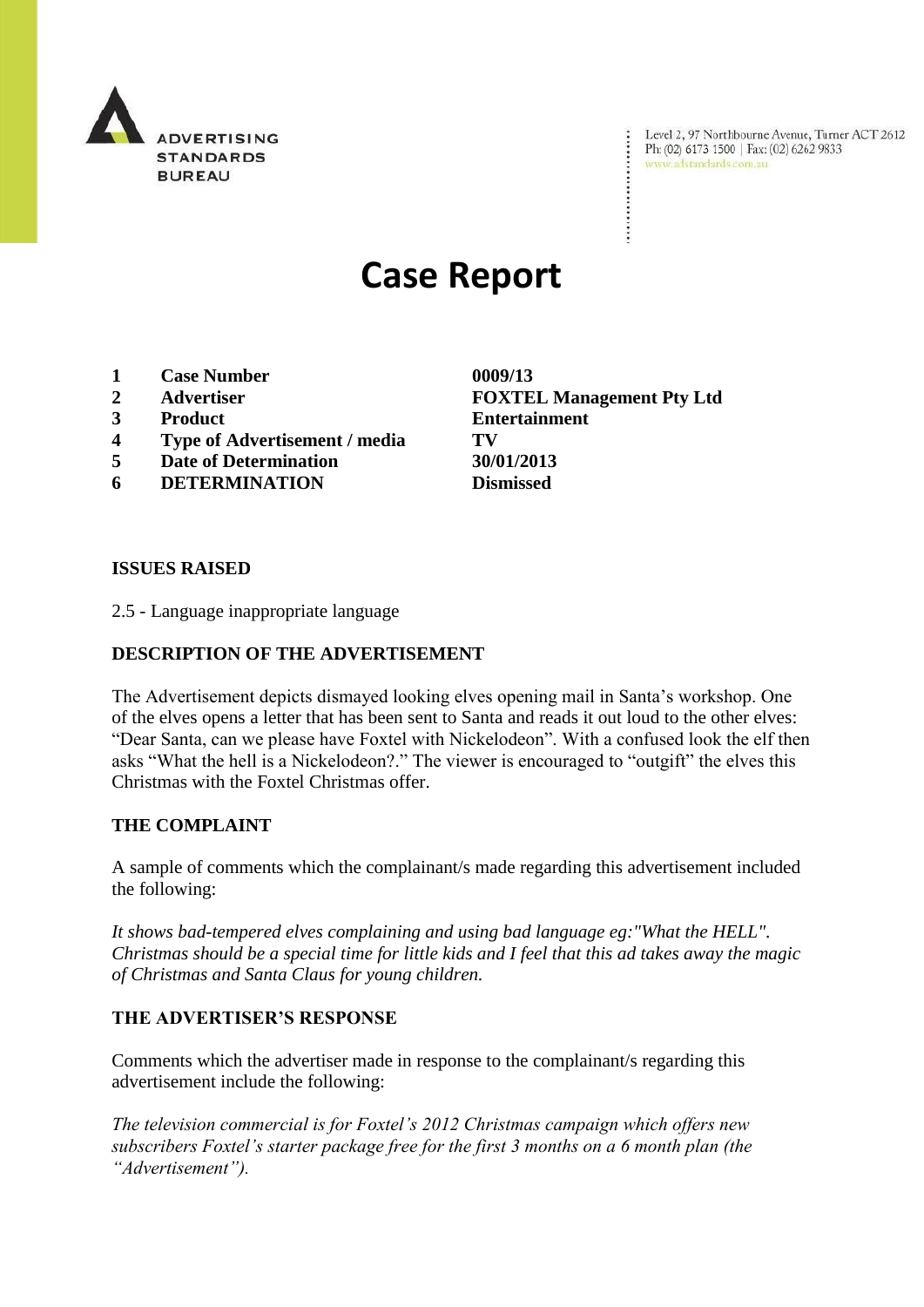*The Advertisement was broadcast across the commercial television networks and SBS from 25 November 2012 until 9 December 2012. The Advertisement was approved for broadcast by the Commercials Advice (CAD reference: 967056) and was assigned a "G" placement code. A digital copy of the Advertisement and its script are attached for your reference. The aim of the Advertisement is to celebrate the festive season and promote Foxtel's end of year sale. The Advertisement depicts dismayed looking elves opening mail in Santa's workshop. One of the elves opens a letter that has been sent to Santa and reads it out loud to* 

*the other elves: "Dear Santa, can we please have Foxtel with Nickelodeon". With a confused look the elf then asks "What the hell is a Nickelodeon?." The viewer is encouraged to "outgift" the elves this Christmas with the Foxtel Christmas offer.*

*The basis of the complaint is "language" and the potential breach of section 2.5 of the AANA Code of Ethics (the "Code"), which provides:*

*"Advertising or Marketing Communications shall only use language which is appropriate in the circumstances (including appropriate for the relevant audience and medium). Strong or obscene language shall be avoided."*

*The complainant is concerned about the use of the word "hell" in an advertisement associated with Christmas, alleging that the Advertisement takes the magic out of Christmas and Santa Clause for young children. Foxtel can confirm that the Advertisement was aimed to appeal to potential new subscribers. Only persons over 18 years of age are eligible to sign up to Foxtel. Accordingly, the Advertisement was aimed at attracting the interest of the adult community 18 years or over.*

*The theme of the Advertisement is that Santa's elves are being "outgifted" by the Foxtel Christmas offer. The Christmas offer is meant to be so good that rather than asking Santa for toys this Christmas, children are asking Santa for Foxtel. The use of the word "hell" was used in a comical sense to express the elves' frustration that children are failing to ask Santa for the toys that they have been busy making.*

*Foxtel considers the use of the word "hell", in the context of its use within the Advertisement, to be innocuous and distinctly Australian. It was used in a humorous, light-hearted manner that is in line with, and reflects, the culture of the target audience. Foxtel believes that it is a word that has widespread and common use in the Australian vernacular.*

*Foxtel notes that the Advertising Standards Bureau (ASB) has previously dismissed similar complaints on the basis that a term is considered to be part of Australian colloquial and vernacular language and where the term is unlikely to be considered offensive language by the majority of Australians. For example, the ASB did not consider the use of the term* 

*"bloody" or the phrase "bloody hell" in the context of the Tourism Australia advertisement to be inappropriate nor did it consider that the words were strong or obscene (complaint number 101/06).*

*Foxtel submits that the use of the word "hell" was justified by the context of this Advertisement and was appropriate in the circumstances (including appropriate for the relevant audience and medium). Additionally, Foxtel does not believe that the word "hell" would be considered to be strong or obscene language.*

*Foxtel takes the concerns of its subscribers and its commitment to the community very seriously and it was never Foxtel's intent to cause any offence.*

*Foxtel submits that the Advertisement has not breached section 2.5, nor any other section, of the Code.*

#### **THE DETERMINATION**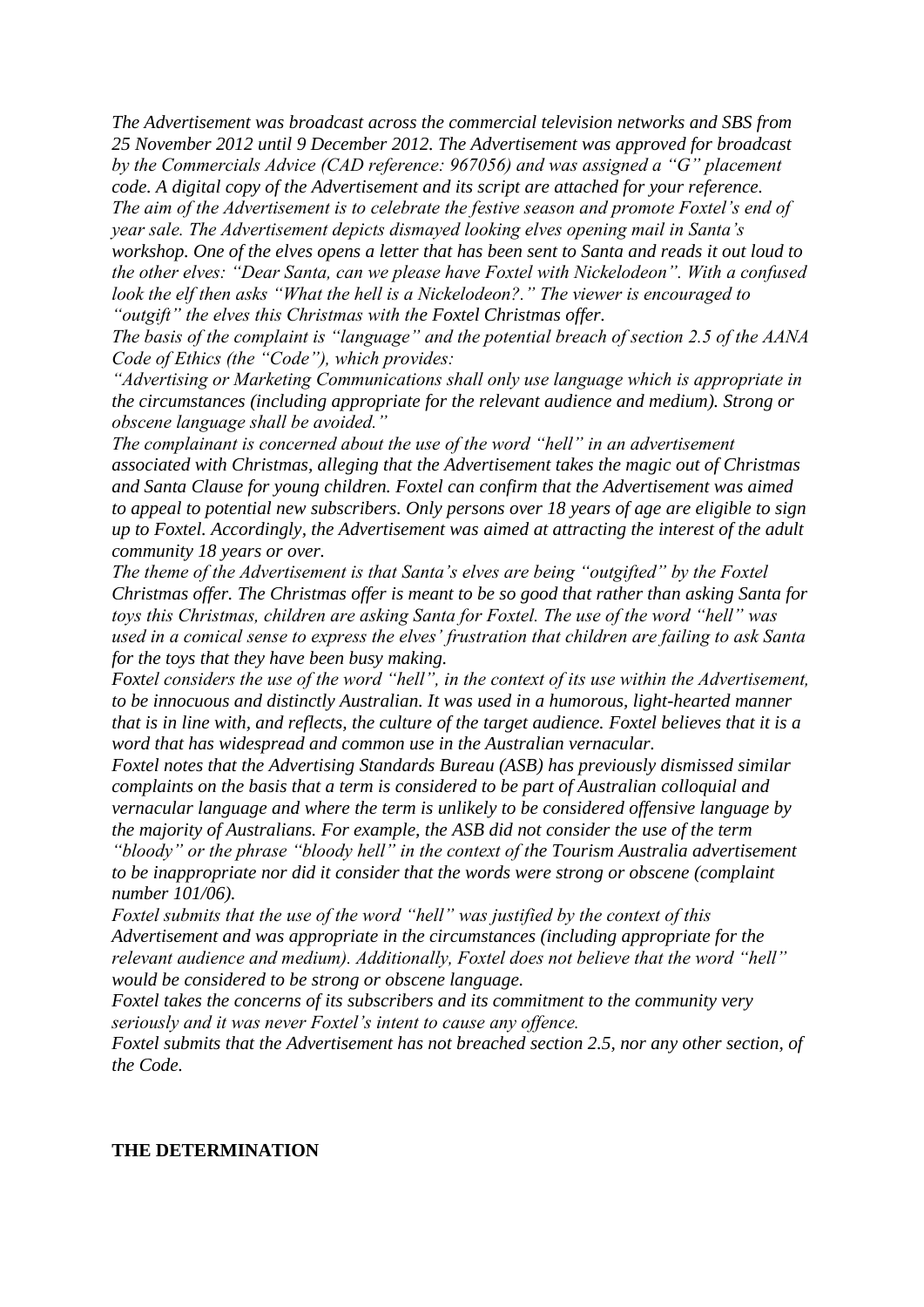The Advertising Standards Board ("Board") considered whether this advertisement breaches section 2 of the Advertiser Code of Ethics (the "Code").

The Board noted the complainant's concern that the advertisement features inappropriate behaviour and use of language.

The Board viewed the advertisements and noted the advertiser's response.

The Board considered whether the advertisement was in breach of Section 2.5 of the Code. Section 2.5 of the Code states: "Advertising or Marketing Communications shall only use language which is appropriate in the circumstances and strong or obscene language shall be avoided".

The Board noted the advertisement features three of Santa's Elves working through Christmas letters. One of the Elves reads the letter of request for "Foxtel with Nikelodeon". The Elf then remarks "what the hell is a Nikelodeon?" The voiceover goes on to explain the deal that is being offered.

The Board noted that the complainant's concern that the depiction of bad tempered Elves takes away from the joy of Christmas particularly for children.

The Board noted that the promotion of the Foxtel service is intended to reach an audience that would likely be considering the installation of Foxtel. The Board considered that this target audience would likely be over the age of eighteen (18).

The Board noted that the use of Elves and Santa themes at Christmas time was common practice and would be considered reasonable by most members of the community as they search for Christmas gift ideas and best offers.

The Board considered that the use of the term "hell" by the Elves was used in a light-hearted, humorous way to portray frustration by the Elves about their own lack of knowledge about the product being requested. The Board noted that they have previously dismissed complaints on the basis that a term is considered to be part of Australian colloquial and vernacular language and where the term is unlikely to be considered offensive language by the majority of Australians.